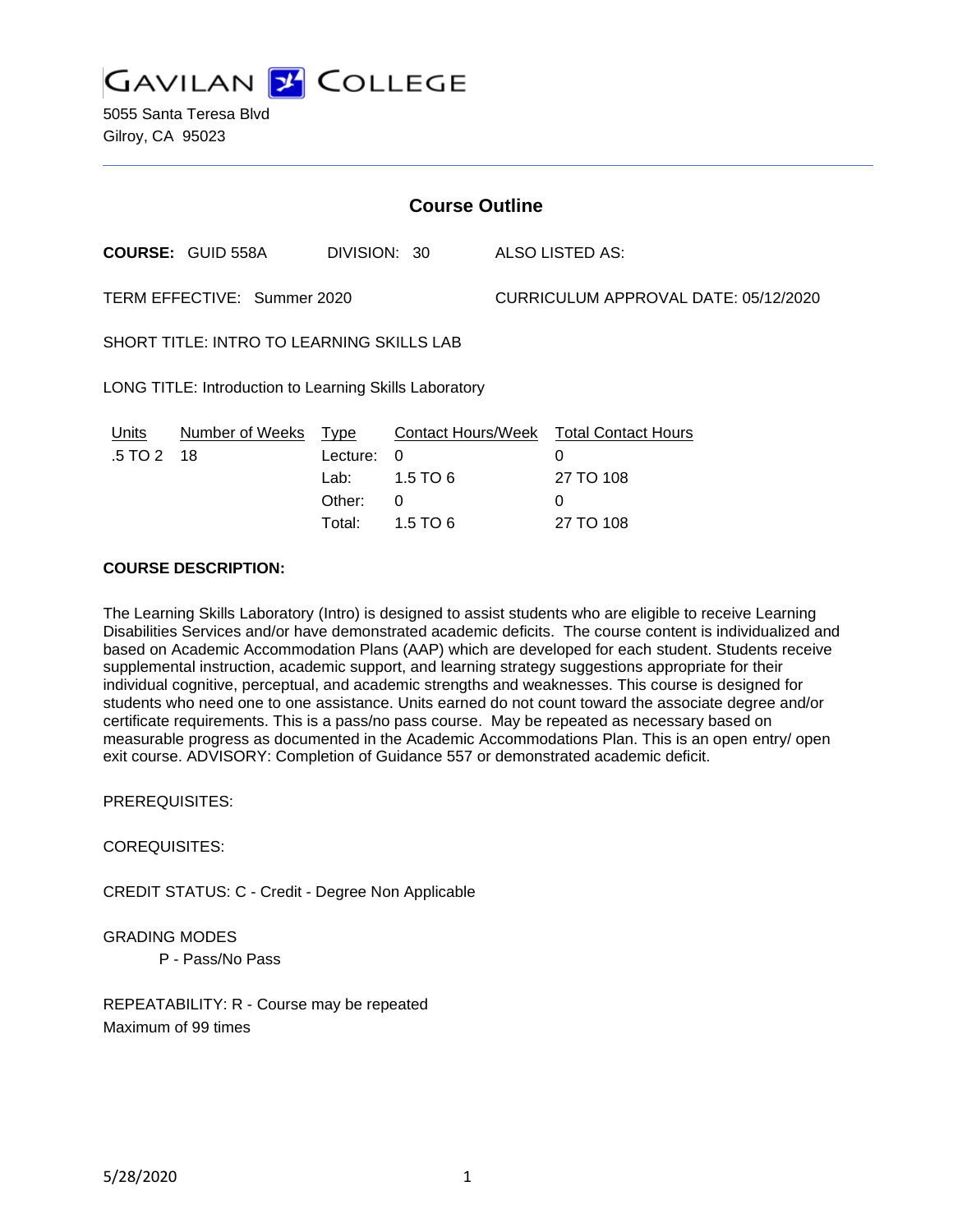SCHEDULE TYPES:

04 - Laboratory/Studio/Activity 047 - Laboratory - LEH 0.7 05 - Hybrid 73 - Dist. Ed Internet Delayed LAB 737 - Dist. Ed Internet LAB-LEH 0.7

# **STUDENT LEARNING OUTCOMES:**

By the end of this course, a student should:

1. Recognize the effects of their learning disabilities, if any, on their academic achievement.

2. Demonstrate beginning knowledge and skills in the academic and/or vocational courses specified in their Individual Educational Plans.

3. Identify study strategies that are appropriate for their individual learning profiles.

4. Employ appropriate organizational and time management skills and apply them to the completion of their college course assignments.

# **CONTENT, STUDENT PERFORMANCE OBJECTIVES, OUT-OF-CLASS ASSIGNMENTS**

Curriculum Approval Date: 05/12/2020

27-108 Hours

Content: The course content is individualized for each student each semester.

It is based on the remedial, degree applicable academic, and/or vocational coursework specified on the Academic Accommodation Plan (AAP). The work includes research, both on-line and in the library; reading, including reading comprehension techniques;

essays, including organization, content, and grammar; math problem computations; and other assignments and projects required by their college courses. Course content also includes instruction in organizational and time management skills and study strategies that are individualized based on the students' specific learning disabilities.

Student Performance Objectives (SPO): Students will demonstrate increased communication, academic, and vocational knowledge and skills in the coursework required by their regular college courses with assistance. Students will be able to report and apply improved study strategies, organizational and time management skills with assistance.

Out-of-Class Assignments: Students will submit monthly lab reports summarizing course work completed, knowledge gained, and improvements in study strategies and organizational and time management skills with assistance. This course may be repeated as long as the students are making satisfactory progress in their college coursework.

Content: Timekeeper: Student timekeeper program.

Student Performance Objectives (SPO): Students will demonstrate the ability to add themselves to the system, log in/ out of system and check hours in the system with assistance.

Out-of-Class Assignments:

Content: iLearn: MYGAV portal and iLearn course.

Student Performance Objectives (SPO): Students will demonstrate the ability to access the iLearn course in the student portal, read course syllabus, access resources and course materials and submit course assignments with assistance.

Out-of-Class Assignments: Students will complete monthly summaries and assignments in the iLearn course with assistance.

Content: GO PRINT: Utilizing GO PRINT station.

Student Performance Objectives (SPO):

Students will demonstrate the ability to use the GO PRINT program for printing all assignments with assistance.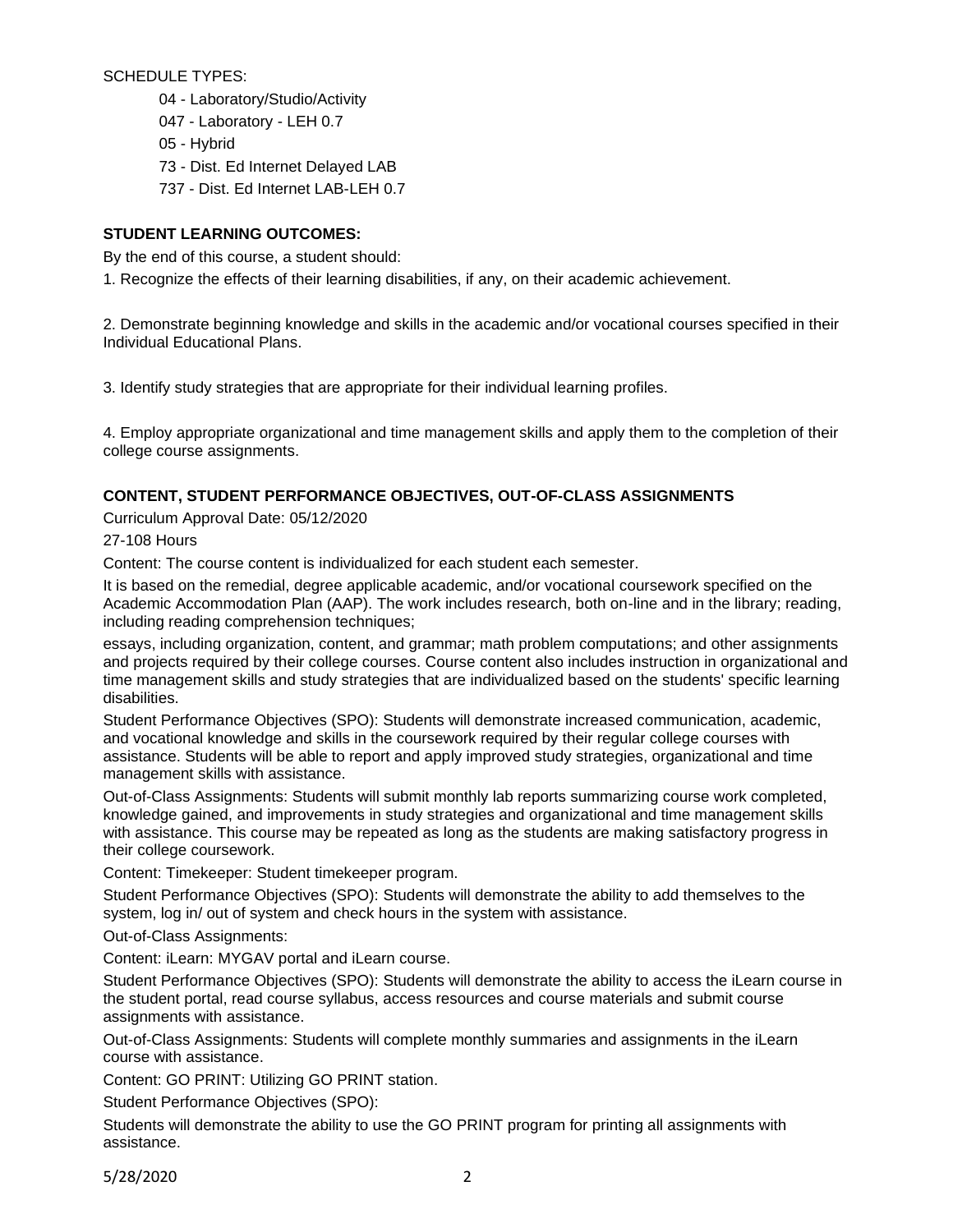Out-of-Class Assignments: Students must obtain a GO PRINT through the library or ASGC office. Students will be responsible for adding credit to the GO PRINT card with assistance.

Content: Student Educational Contract: A plan for students to address specific educational needs.

Student Performance Objectives (SPO): Students will complete a Academic Accommodation Plan stating their specific educational needs with assistance.

Out-of-Class Assignments:

Content: Establishing Learning Skills Assistance; Study Skills, Learning Styles and individual vs. group tutoring techniques.

Student Performance Objectives (SPO): Students will explore various study skills and learning styles that will assist them with educational goals with assistance.

Out-of-Class Assignments:

Content: PLATO: Online academic skills program

Student Performance Objectives (SPO): Students will use the online Plato program to improve their basic academic skills with assistance.

Out-of-Class Assignments: Students can use the Plato program online and complete assignments outside the lab with assistance.

### **METHODS OF INSTRUCTION:**

Students work individually and in small groups on the academics specified in the Educational Plans which are developed for each student each semester. Learning Disabilities Specialists and Instructional Specialists provide supplemental instruction, demonstrate problem solutions, assist with organizational skills, and suggest study strategies for the students based on the student's cognitive, perceptual, and academic strengths and weaknesses.

### **METHODS OF EVALUATION:**

Writing assignments Percent of total grade: 15.00 % Percent range of total grade: 15 % to 25 % Lab Reports Skill demonstrations Percent of total grade: 60.00 % Percent range of total grade: 60 % to 75 % Class Performance/s; Performance Exams Other methods of evaluation Percent of total grade: 5.00 % Percent range of total grade: 5 % to 10 % ONLINE ASSIGNMENT

### **REPRESENTATIVE TEXTBOOKS:**

Required Representative Textbooks